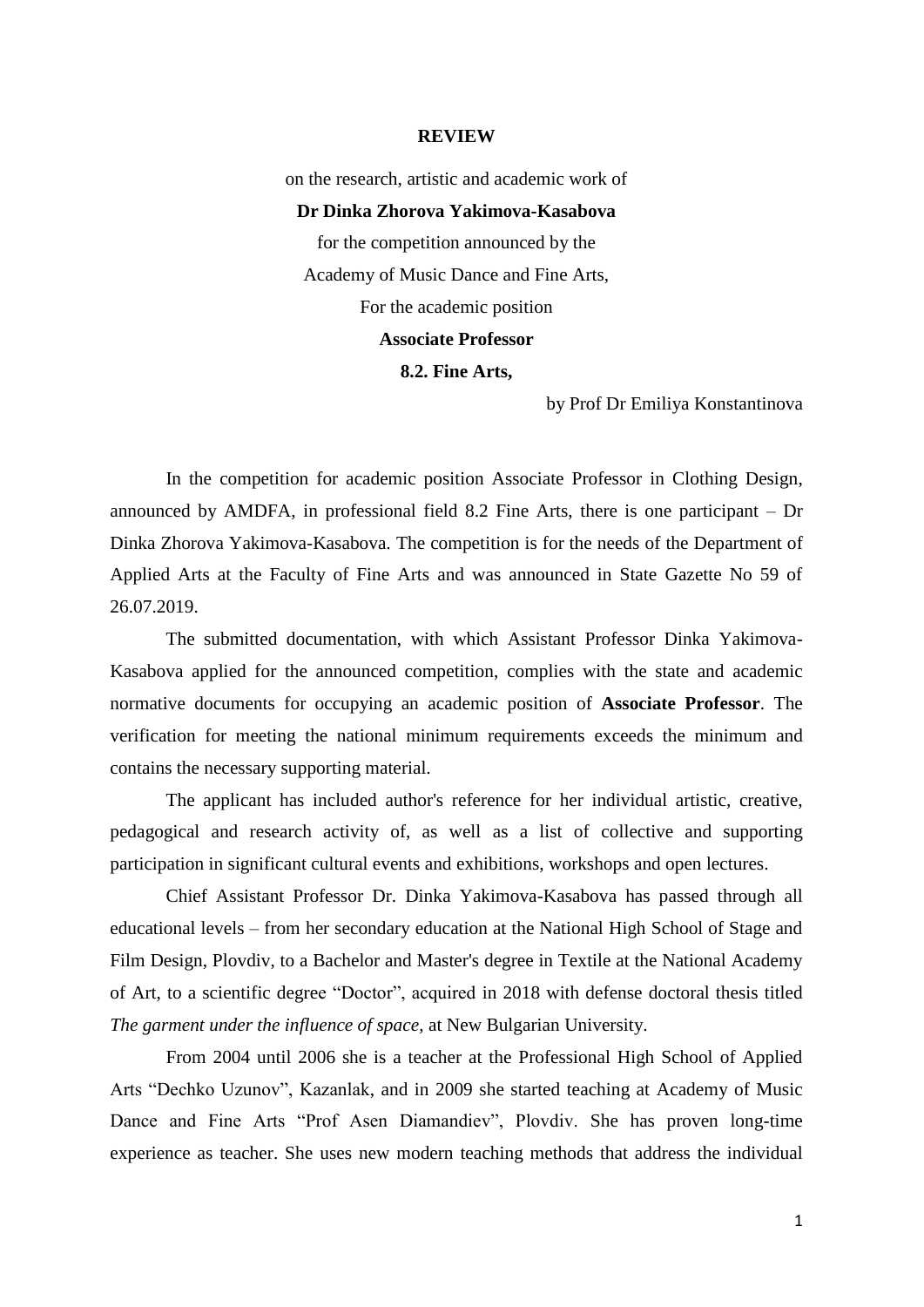needs of each student. And this is an extremely correct approach given that each student has different artistic talent. The insight of upgrading the knowledge and skills is essential to the development of young talents, and she uses it to include seminars and workshops with different topics in the learning process. As an example, I would mention the workshops "Continuity and Contemporary", I and II, in which she introduced the ancient techniques of Katazome and Block Printing. To ensure full and effective completion of the training, Dr Dinka Kasabova organized appropriate public exhibition of the textile accessories designed by the participating students, using the gallery space of the PLOVEDIV Gallery (22.03.2019). At the same time she creates a bridge between the students and real manufacturers, I refer to VIO MODA – Bulgarian-Austrian company producing sportswear with new technologies, where the students work in practice with fashion designers and participate in a competition.

The traditional participation of her students in projects of the Culture Directorate of Plovdiv Municipality, organized by the Discover and Develop Foundation, is also an opportunity for gaining experience and realization for undergraduate students. As a dedicated teacher, Dr. Dinka Kasabova trains them in the preliminary preparation, the creation of projects and their implementation into garments, which they can present in fashion shows and photo sessions with leading Bulgarian fashion designers.

The use of these innovative approaches in the teaching of the student draws them into the real world of building contemporary values of art – creativity and realization. Because today, more than ever, it is important the artistic product to be properly marketed and valued.

With the developing the fashion world, creating competitive artists is an important element of the training. Therefore, the constant updating of the curricula is a priority for Assistant Professor Dinka Kasabova. In the past year, she has prepared programs for two new disciplines in the majors Clothing Design and Costume and Fashion – Material Studies and History of Accessories. She also updates the programs of Clothing Design, Textile Decoration, Designing and Modelling.

I would add to the evidence of her teaching effectiveness the fact that her graduates build professional career, and last year one of her students won award for best project in Clothing Design.

Her career stands out with for her remarkable artistic involvement and commitment to textile and fashion design.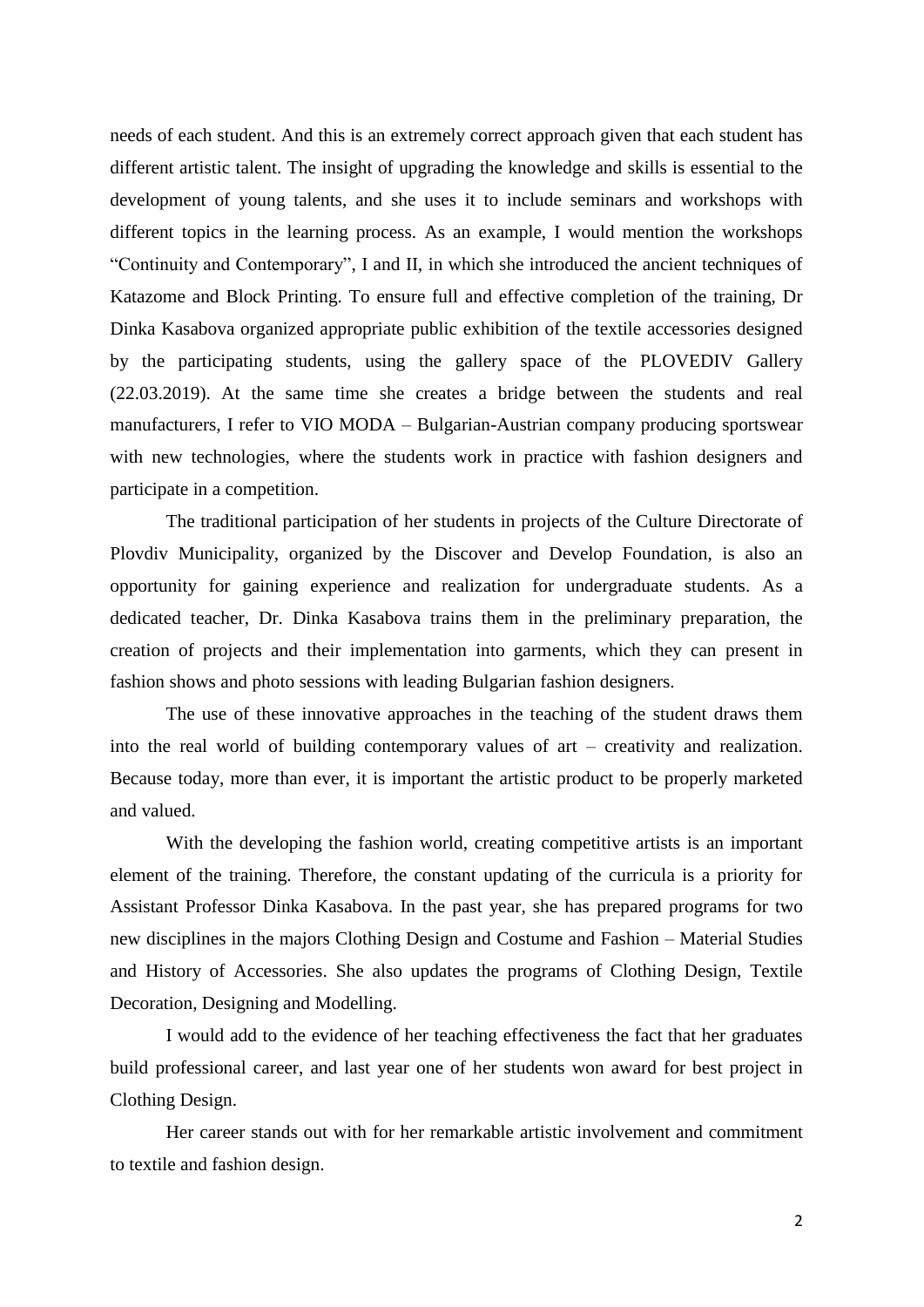In 2006 she is co-founder of the group and fashion brand CHOCOLATE, and later on becomes of a part of the Conceptual Design Platform of Ivan Asen 22 Foundation – Sofia, and Stoyna Krastanova Foundation – Plovdiv, through which she participates and actively works in the field of fashion design.

Following the defense of her dissertation thesis, for almost a year her artistic and creative activity is extremely intensive, with a number of solo and group participation, proving her as a significant author and professional fashion and textile designer. An extraordinary combination that is difficult to achieve today.

In her work, Dr. Dinka Kasabova is a researcher-artist. Her studies are in the field of the Slow Fashion, whose philosophy is related to the whole creative process, from the conception and processing to the use of forgotten unique techniques. In creating each of her collections and exhibitions, she uses a research approach that builds on national traditions in different cultures (Bulgarian, African, Japanese), and helps her discover new symbolic meanings. Her individual methods create new products in the field of textiles and fashion. This puts her in the group of the experimenters and innovators in Bulgarian fashion and textile design. Her clothes have a new history that revives timeless values – breathable fabrics, natural dyes, hand-worked fabrics. Part of her philosophy is also the use of natural materials and dyes, as opposed to the synthetics flooding the market.

Last but not least, Dinka Kasabova has creative insight of an artist with individual style. Her skills in using modern technologies help her create her own technique, incorporating digital effects with author's drawings.

The blending of cultural traditions in the design is evident in almost all her works.

Dr Kasabova's research and knowledge of the African textile art and the Bulgarian embroidery, are expressed in the creation of twelve designs, presented in the joint project FUSION FASHION, together with the fashion designer and curator Nelly Miteva. The fashion show was successfully presented at the COLIBANTAN African Art Gallery – Barcelona.

Her study of the combination of different cultures continues with her participation in the project of conceptual design platform Ivan Asen 22. Here they are related to the creation of other designs with textile elements of the Bulgarian folklore, and drawings inspired by the Japanese kimono. (The exhibition was presented at the SKLAD Gallery in Plovdiv on 01.09.2019).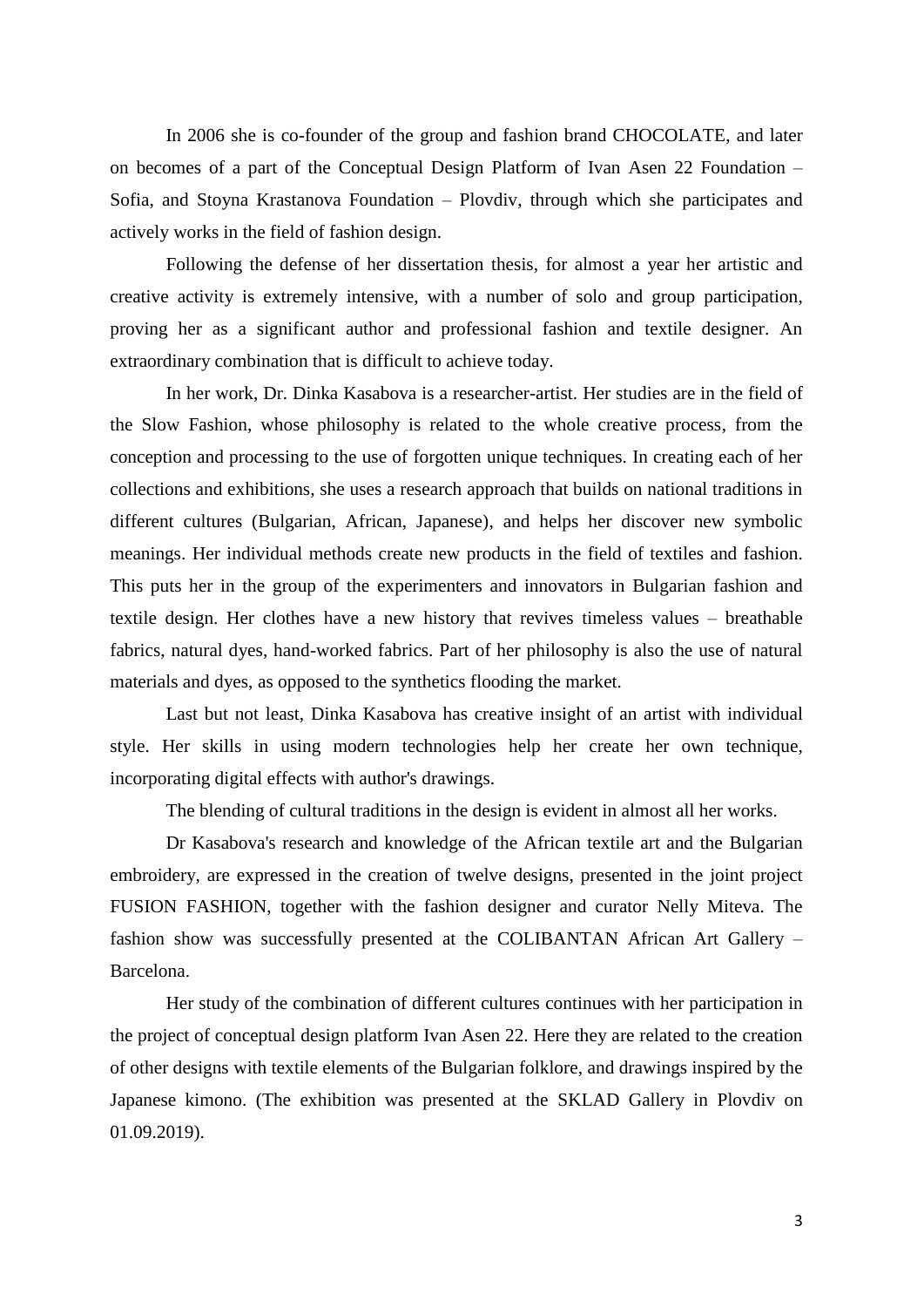Her individual work, with significant contribution to the development of the Bulgarian costume design, includes the creation of 12 stage costumes for 12 characters for the theatrical production of the director Nadia Asenova *Masters*, based on the play of the same name by Racho Stoyanov, presented at Drama Theatre "Nevena Kokanova", Dupnitsa, which is noticed by the vastly respected ethnologist Assoc. Prof Krasimira Krastanova. She comments that "the excellent knowledge of the traditional clothing and its talented recreation for the purposes of the performance through texture, colour and ornamentation reveal the unique Bulgarian code" (Krastanova, Kr. *The recreation of the Bulgarian spirit in the costume design of Dr. Dinka Kasabova*, specialized Online Magazine for Textiles, Clothing, Leather and Technology, Issue 7/2019, ISSN 2535-0447), and I would add that she does that with a completely new approach – keeping the aesthetics of the folk costume to enhance the set design, and to emphasize the specifics in the image of each dramatic role.

Another important contribution is her solo exhibition *Immersion* presented in Plovdiv on 09.09.2019 within the Night of Museums and Galleries. The result is the fruit of many years of curiosity and research of the water, which began back in 2004. After a series of experiments with different techniques and materials, Dr Dynka Kasabova strives to find the right way to express, as she says "touching of the water", to arrive at an unexpectedly aesthetically beautiful perspective of the conceptual exhibition the *Immersion*.

The textile installation of objects that recreate garments immersed in water, is an exceptional creative look at familiar outlines of clothing refracted through the vision of the "water mirror". The use of modern technology – photography, author's drawings with digital intervention – is the author's excellent success in recreating her multilayer philosophy about the synergistic relationship between the garment and the water.

The water is a fluid matter, a liquid universe, a form of life with memory, a communicator, a hospitable and infinite cosmos, it offers shelter and protection, it brings change and creation. And when the fabric of the garment (the mirror of the soul) is immersed into the other matter - the water, the viewer is drawn into a "series of situations". The transformation and the remodelling of the shape and the colour of the garment provokes visual communication, and the viewer can detect connections, emotions, "sentiments addressing the soul". The exhibition is a successful experiment that has achieved its goals of presenting the author's point of view on a topic that goes beyond a regular exhibition. Considering the fact that textile exhibitions are rarely presented, this exhibition has made a major contribution to the development of the experimental arts. As a complete work of art, it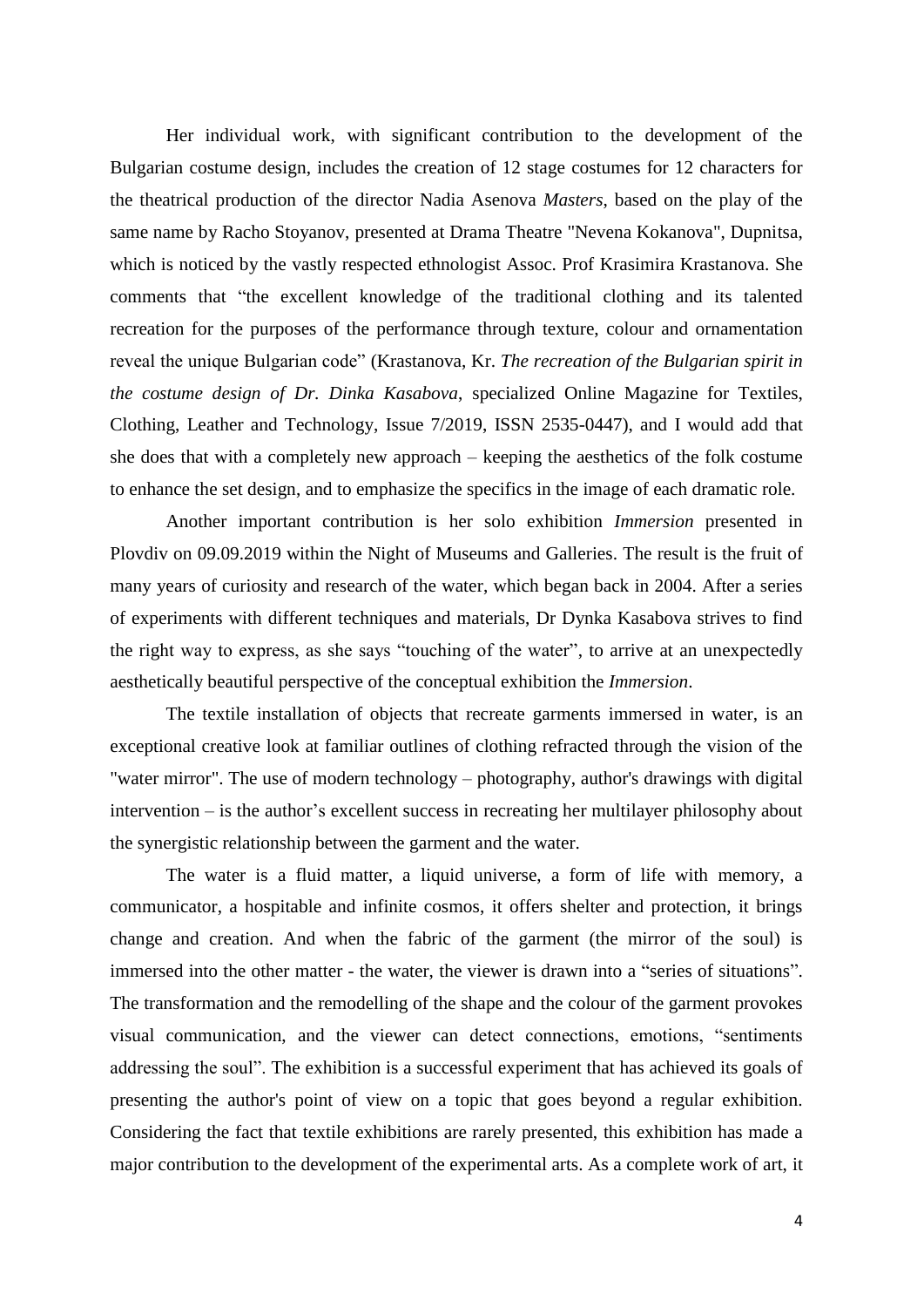has enormous potential for unfolding, especially with the messages it sends not only to the individual viewer but also to the world, especially in terms of the timeless values.

The candidate's research activity is evident not only in her exhibitions, costumes and participation in fashion design shows, but also in the realized scientific work after her doctoral degree.

The book *The garment under the influence of space*, has a number of contributions to the field of fashion and art. As a result of extensive research, Dr Dinka Kasabova offers a new perspective on the clothing in relation to the impact of the spatial environment, changing the philosophy behind its creation. She looks for the roots of the designers' innovative and abstract inspirations and solutions, which are a prerequisite for revision of the classification of the different styles. The 80 illustrations described and collected, as well as the presented latest fashion trends in clothing, are a source of information for future studies not only for students, fashion designers, but also for researchers.

For the current competition for Associate Professor in the specialty Clothing Design, Dr Dinka Kasabova also presents three articles published in specialized editions, as follows:

1. *Fashion, Textiles and Technology* published in "Online Magazine for Textiles, Clothing, Leather and Technology" pg. 3-8, issue-2/2019, ISSN2535-0447;

2. *Sustainable Fashion,* AMDFA Yearbook 2019, ISSN 1313-6526;

3. *Ancient Textile Techniques* – *Shibori*, AMDFA Yearbook 2019 ISSN 1313-6526.

The articles discuss current issues of the contemporary fashion world, such as ecology, sustainability, development, as well as social differences and continuity, textile and fashion industry. They reflect and draw attention to pressing problems and outline some good practices in the modern world that can help solve them. In this regard, Dr Dinka Kasabova has made a scientific contribution, not only because of the research of these problems, but also for the presented solutions, which could be applied in the Bulgarian fashion industry, especially for the smaller and medium-sized enterprises.

Another major contribution is the exploration and the use of the ancient Japanese textile printing techniques Shibori in the creation of contemporary textile design. Their revival is a bridge between tradition and modernity, which returns sustainable values on the one hand to improve creative practices and, on the other, to change the way we live.

Considering all of the above and the submitted complete documentation, meeting the minimum scientific requirements, and my personal impressions from the applicant's overall activity, I give my positive assessment for her research and teaching work, as well as her